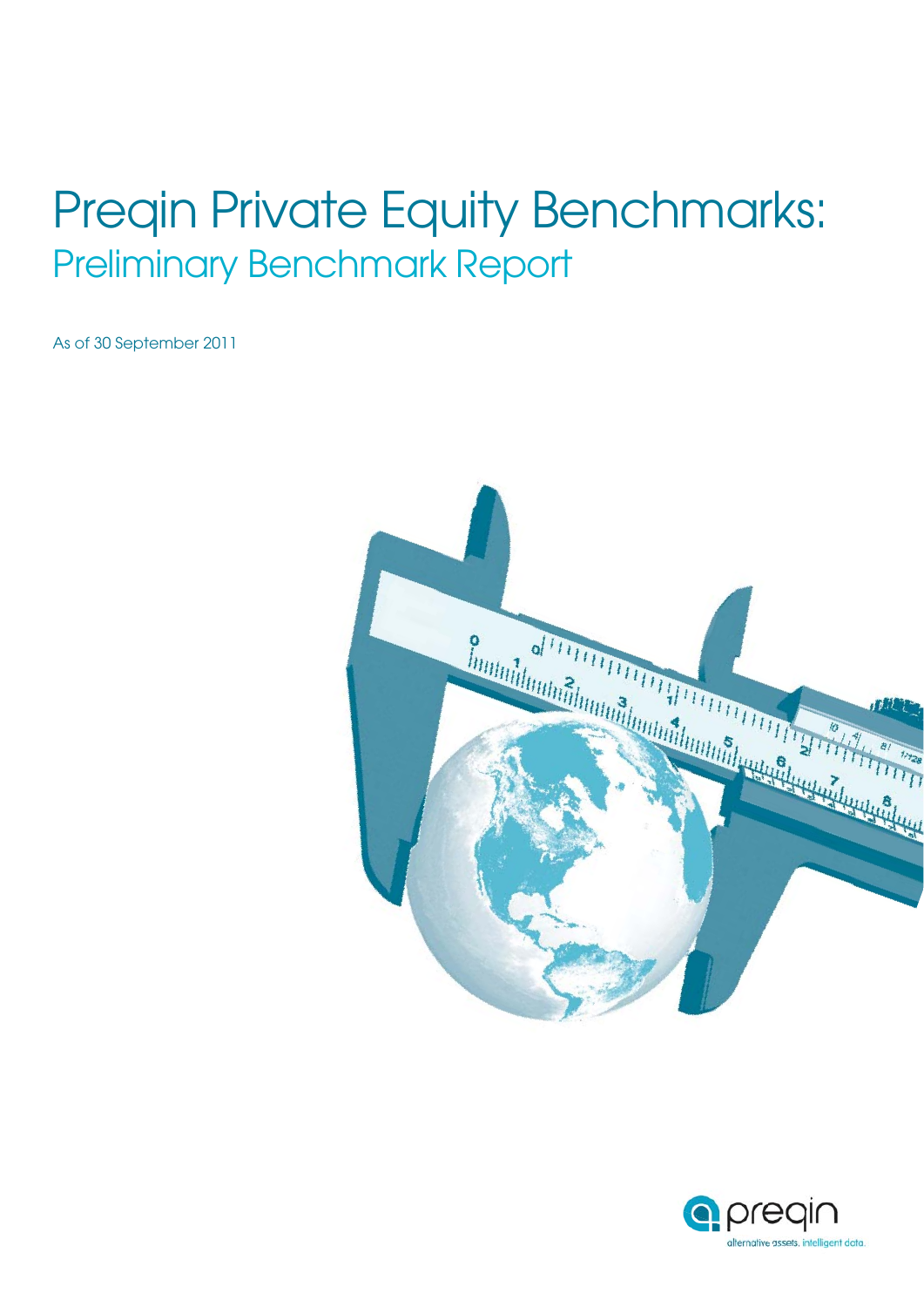

### Preqin Private Equity Benchmarks: Preqin Private Equity Preliminary Benchmark Report

As of 30th September 2011

Report Produced on 14th February 2012

This publication is not included in the CLA Licence so you must not copy any portion of it without the permission of the publisher. All rights reserved. The entire contents of the report are the Copyright of Preqin Ltd. No part of this publication or any information contained in it may be copied, transmitted by any electronic means, or stored in any electronic or other data storage medium, or printed or published in any document, report or publication, without the express prior written approval of Preqin Ltd. The information presented in the report is for information purposes only and does not constitute and should not be construed as a solicitation or other offer, or recommendation to acquire or dispose of any investment or to engage in any other transaction, or as advice of any nature whatsoever. If the reader seeks advice rather than information then he should seek an independent financial advisor and hereby agrees that he will not hold Preqin Ltd. responsible in law or equity for any decisions of whatever nature the reader makes or refrains from making following its use of the report.

While reasonable efforts have been used to obtain information from sources that are believed to be accurate, and to confirm the accuracy of such information wherever possible, Preqin Ltd. Does not make any representation or warranty that the information or opinions contained in the report are accurate, reliable, up-to-date or complete.

Although every reasonable effort has been made to ensure the accuracy of this publication Preqin Ltd. does not accept any responsibility for any errors or omissions within the report or for any expense or other loss alleged to have arisen in any way with a reader's use of this publication.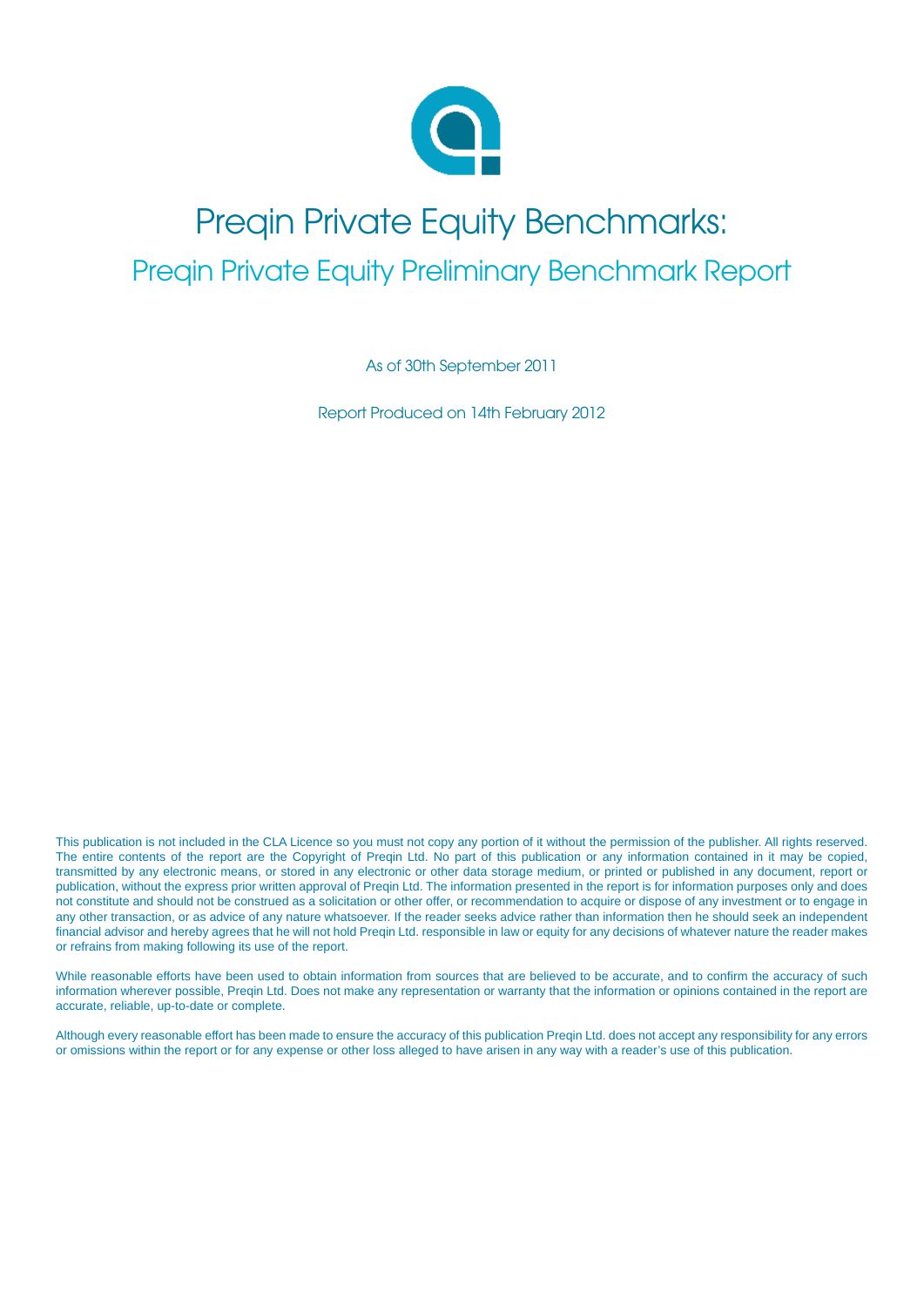

### Preqin Private Equity Benchmarks: Preqin Private Equity Preliminary Benchmark Report

As of 30th September 2011

Report Produced on 14th February 2012

Preqin Preliminary Median Benchmarks: All Regions All Private Equity is calculated using data for 1,880 funds of vintages between 1993 and 2011 with performance as of 30th September 2011 and includes liquidated funds. Preqin holds performance data for 5,771 private equity funds. All returns are net of management fees, expenses and carried interest. Further information can be found at www.preqin.com.

All performance figures used to generate the Preqin Private Equity Market Benchmarks are net positions to investors i.e. all commitments, contributions, distributions, remaining values and IRRs are based on the net position for the investor before tax but after the management fees and carry of the General Partner.

Preqin gathers fund returns information from a significant number of sources, including public institutions subject to the freedom of information act, published reports for a number of listed vehicles and voluntary contributions from general partners. Due to the large number of different sources covered we are able to crosscheck and verify our data on an individual partnership basis ensuring a high level of data integrity.

A growing number of general partners voluntarily share information on their fund performance ensuring that the information made available is the most current and accurate possible. We are very grateful to the significant number of general partners who now share data with us in this way. If you are not currently contributing data and would like further details on doing so please contact us.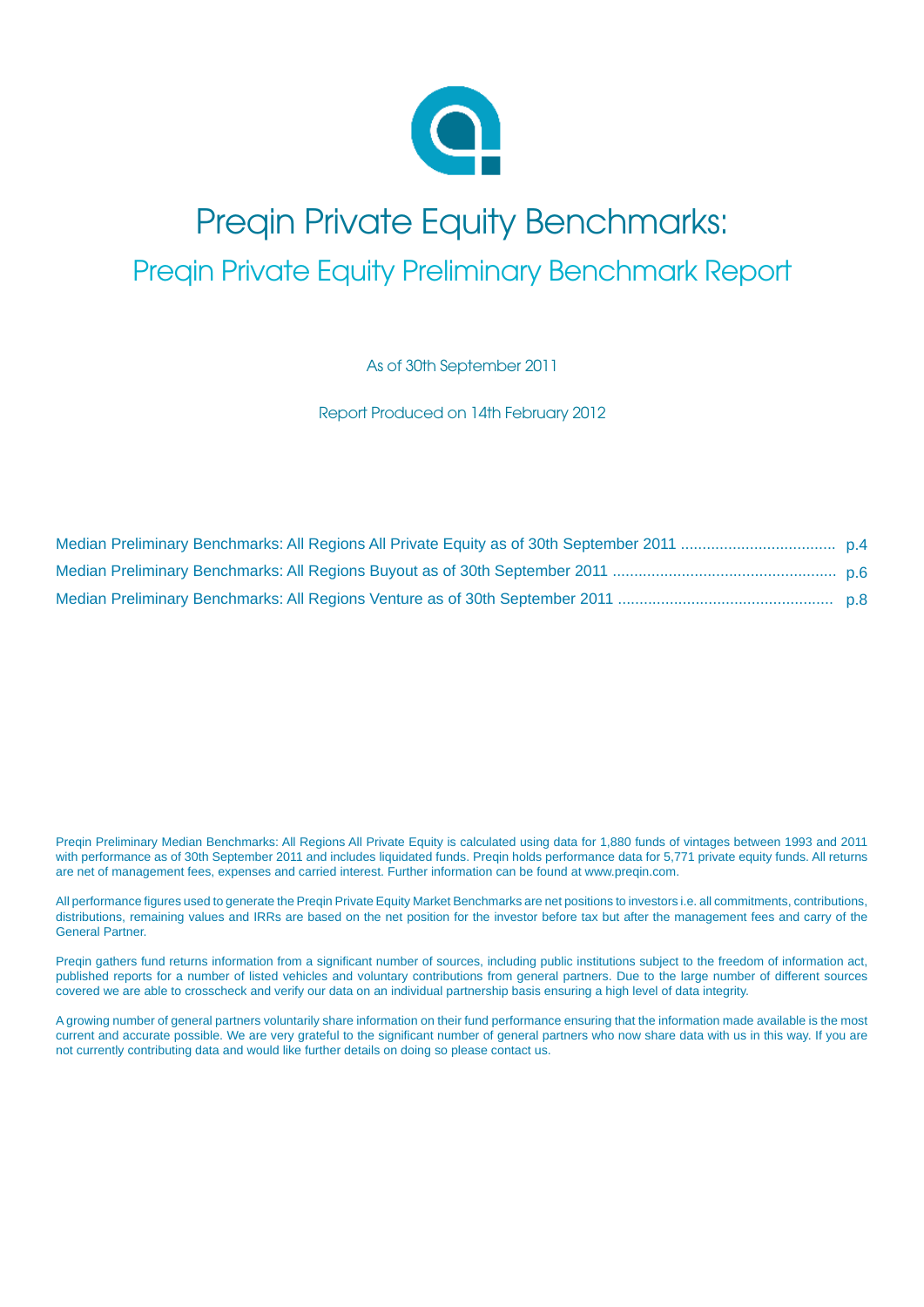

### Preqin Preliminary Median Benchmarks: All Regions All Private Equity as of 30th September 2011

| Vintage | No.<br><b>Funds</b> | <b>Median Fund</b> |                |                          | <b>Multiple Quartiles (X)</b> |        |      | <b>IRR Quartiles (%)</b> |        |      | IRR Max/Min (%) |          |
|---------|---------------------|--------------------|----------------|--------------------------|-------------------------------|--------|------|--------------------------|--------|------|-----------------|----------|
|         |                     | Called<br>$(\%)$   | $Dist (\%)DPI$ | <b>Value</b><br>(%) RVPI | $Q$ ]                         | Median | Q3   | Q1                       | Median | Q3   | <b>Max</b>      | Min      |
| 2011    | 43                  | 10.0               | 0.0            | 89.0                     | 1.00                          | 0.94   | 0.78 | n/m                      | n/m    | n/m  | n/m             | n/m      |
| 2010    | 56                  | 28.4               | 0.0            | 99.0                     | 1.12                          | 1.02   | 0.95 | n/m                      | n/m    | n/m  | n/m             | n/m      |
| 2009    | 55                  | 42.5               | 1.5            | 99.3                     | 1.27                          | 1.09   | 0.98 | n/m                      | n/m    | n/m  | n/m             | n/m      |
| 2008    | 152                 | 61.0               | 8.1            | 97.0                     | 1.26                          | 1.11   | 0.97 | 19.3                     | 8.6    | 1.7  | 121.8           | $-16.5$  |
| 2007    | 175                 | 75.0               | 10.9           | 94.4                     | 1.28                          | 1.10   | 0.98 | 12.7                     | 7.0    | 1.3  | 83.6            | $-28.0$  |
| 2006    | 168                 | 88.6               | 20.5           | 88.8                     | 1.28                          | 1.15   | 1.01 | 9.7                      | 5.4    | 0.7  | 31.0            | $-31.2$  |
| 2005    | 150                 | 96.0               | 38.0           | 80.0                     | 1.47                          | 1.23   | 1.06 | 12.2                     | 7.1    | 3.4  | 105.5           | $-20.5$  |
| 2004    | 99                  | 98.0               | 57.8           | 64.6                     | 1.73                          | 1.31   | 1.08 | 19.4                     | 9.8    | 4.7  | 82.7            | $-26.0$  |
| 2003    | 72                  | 99.4               | 111.0          | 49.3                     | 1.81                          | 1.61   | 1.21 | 25.2                     | 15.1   | 7.1  | 60.0            | $-21.5$  |
| 2002    | 67                  | 98.8               | 123.7          | 26.9                     | 2.03                          | 1.56   | 1.27 | 26.2                     | 15.9   | 9.2  | 72.0            | $-47.2$  |
| 2001    | 95                  | 100.0              | 136.7          | 17.9                     | 2.20                          | 1.60   | 1.28 | 25.9                     | 16.2   | 7.9  | 70.0            | $-18.8$  |
| 2000    | 124                 | 99.7               | 133.8          | 17.3                     | 2.00                          | 1.54   | 1.22 | 21.5                     | 13.1   | 7.1  | 73.0            | $-40.0$  |
| 1999    | 93                  | 99.5               | 134.6          | 1.0                      | 1.84                          | 1.45   | 1.04 | 16.1                     | 9.8    | 2.3  | 36.5            | $-33.7$  |
| 1998    | 106                 | 100.0              | 141.0          | 0.0                      | 1.97                          | 1.46   | 1.11 | 18.4                     | 9.4    | 3.1  | 514.3           | $-100.0$ |
| 1997    | 109                 | 100.0              | 160.3          | 0.0                      | 2.27                          | 1.61   | 1.30 | 29.0                     | 14.3   | 5.8  | 267.8           | $-26.7$  |
| 1996    | 83                  | 100.0              | 175.8          | 0.0                      | 2.31                          | 1.80   | 1.35 | 30.9                     | 14.5   | 7.2  | 147.4           | $-33.3$  |
| 1995    | 85                  | 100.0              | 178.3          | 0.0                      | 2.35                          | 1.80   | 1.23 | 28.0                     | 17.6   | 9.1  | 447.4           | $-19.9$  |
| 1994    | 76                  | 100.0              | 177.0          | 0.0                      | 2.65                          | 1.78   | 1.42 | 38.0                     | 20.5   | 9.5  | 92.2            | $-22.0$  |
| 1993    | 72                  | 100.0              | 224.0          | 0.0                      | 3.26                          | 2.24   | 1.48 | 39.8                     | 19.9   | 11.2 | 121.4           | $-14.8$  |

Source: Preqin

Preqin Preliminary Median Benchmarks: All Regions All Private Equity is calculated using data for 1,880 funds of vintages between 1993 and 2011 with performance as of 30th September 2011 and includes liquidated funds. Preqin holds performance data for 5,771 private equity funds. All returns are net of management fees, expenses and carried interest.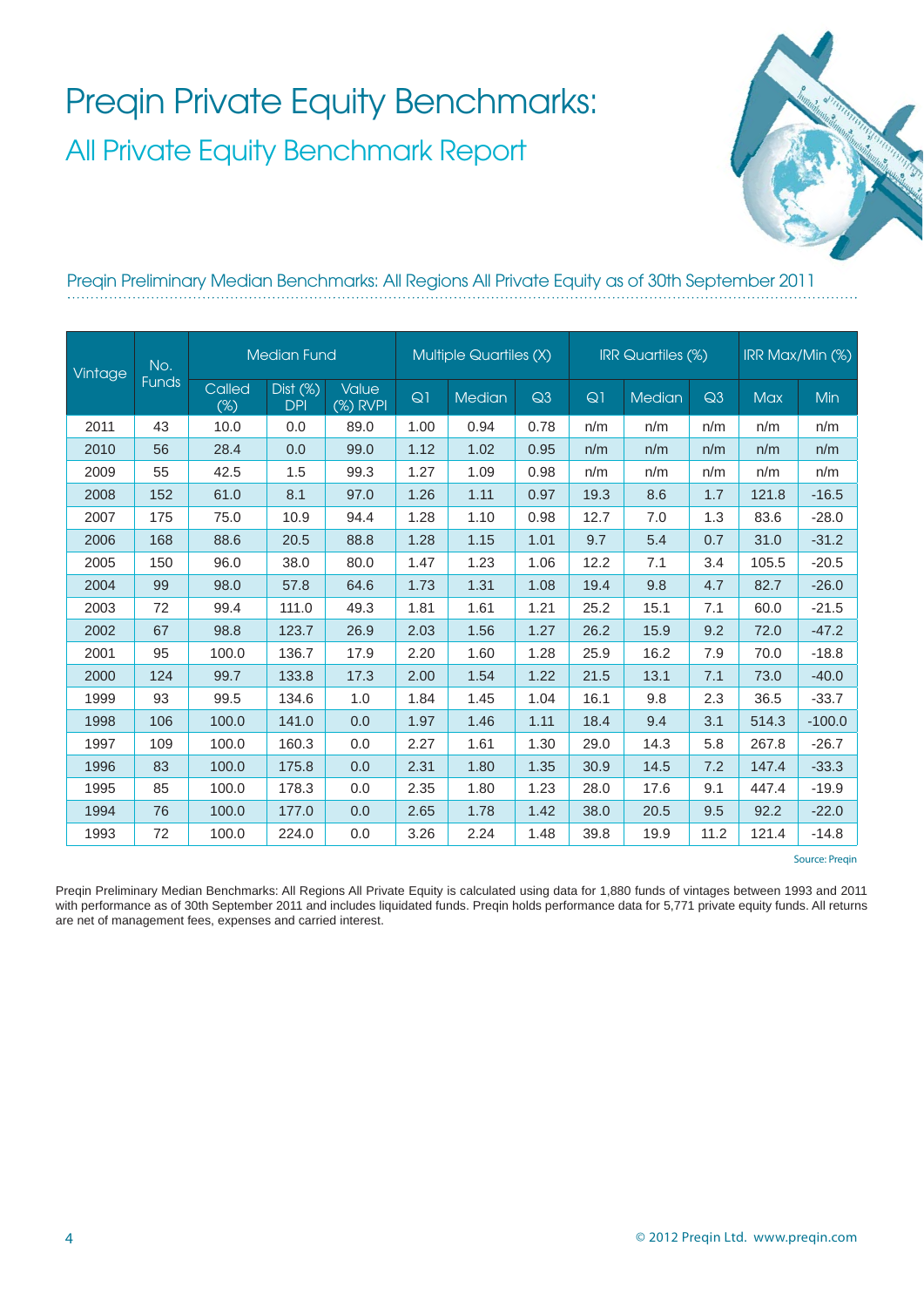

Source: Pregin



#### All Regions All Private Equity - Median Net IRRs and Quartile Boundaries as of 30th September 2011

Source: Preqin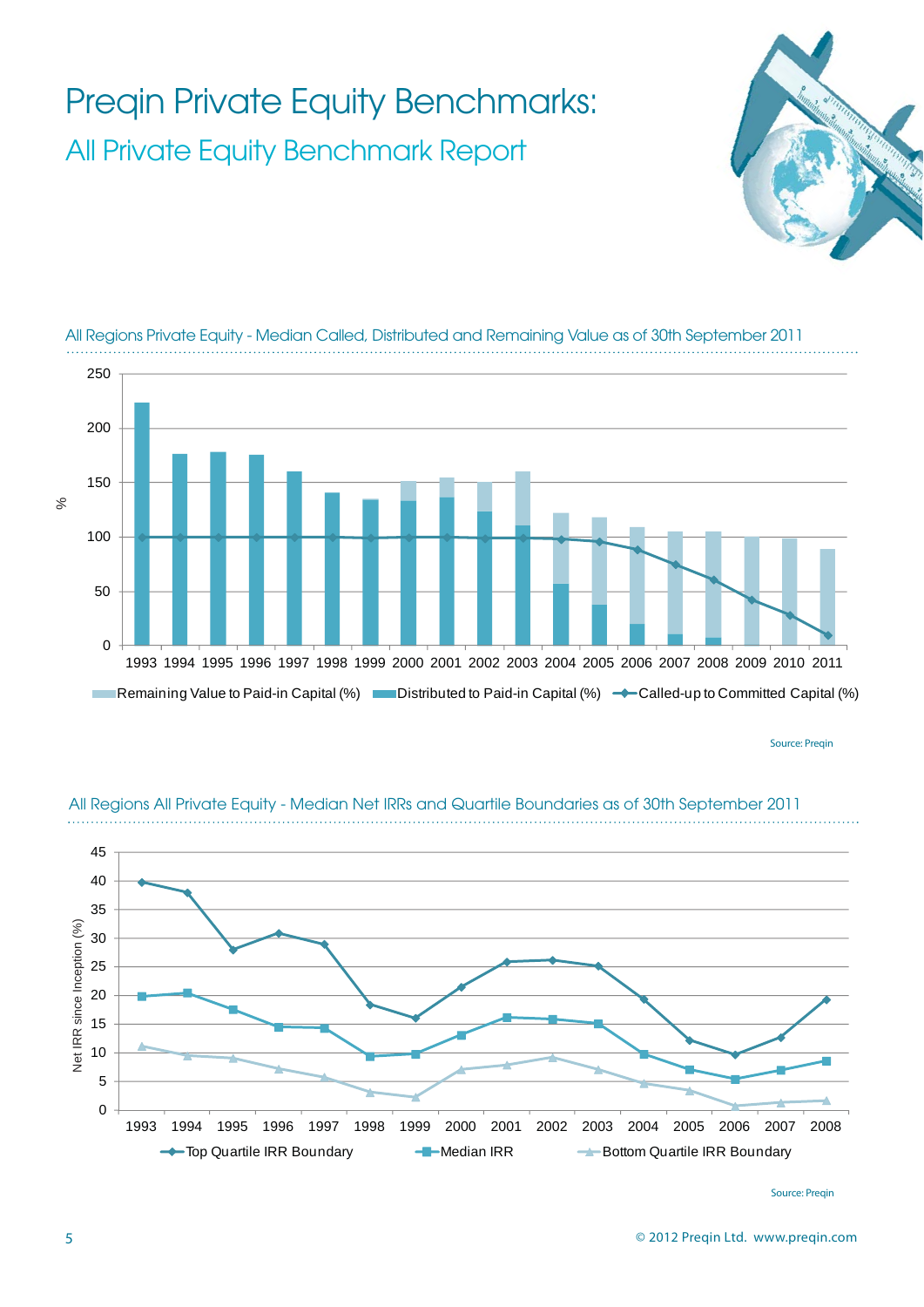

### Preqin Preliminary Median Benchmarks: All Regions Buyout as of 30th September 2011

| Vintage | No.<br><b>Funds</b> | <b>Median Fund</b> |                |                          | <b>Multiple Quartiles (X)</b> |               |      | <b>IRR</b> Quartiles (%) |               |        | IRR Max/Min (%) |          |
|---------|---------------------|--------------------|----------------|--------------------------|-------------------------------|---------------|------|--------------------------|---------------|--------|-----------------|----------|
|         |                     | Called<br>$(\%)$   | $Dist (\%)DPI$ | <b>Value</b><br>(%) RVPI | Q1                            | <b>Median</b> | Q3   | Q1                       | <b>Median</b> | Q3     | <b>Max</b>      | Min      |
| 2011    | 7                   | 3.0                | 0.0            | 78.5                     | n/m                           | 0.79          | n/m  | n/m                      | n/m           | n/m    | n/m             | n/m      |
| 2010    | 13                  | 27.5               | 0.0            | 95.6                     | 1.04                          | 0.96          | 0.90 | n/m                      | n/m           | n/m    | n/m             | n/m      |
| 2009    | 17                  | 51.0               | 0.0            | 101.0                    | 1.32                          | 1.10          | 1.01 | n/m                      | n/m           | n/m    | n/m             | n/m      |
| 2008    | 36                  | 58.9               | 4.9            | 93.6                     | 1.25                          | 1.09          | 0.95 | 20.0                     | 5.5           | $-1.6$ | 55.0            | $-10.7$  |
| 2007    | 32                  | 74.9               | 17.5           | 100.4                    | 1.36                          | 1.20          | 1.03 | 16.9                     | 9.0           | 1.9    | 43.5            | $-28.0$  |
| 2006    | 47                  | 91.5               | 23.1           | 90.3                     | 1.38                          | 1.18          | 1.06 | 12.6                     | 7.8           | 2.2    | 31.0            | $-28.6$  |
| 2005    | 46                  | 96.2               | 44.2           | 79.8                     | 1.62                          | 1.37          | 1.14 | 14.7                     | 9.3           | 4.3    | 76.9            | $-7.9$   |
| 2004    | 20                  | 92.4               | 107.6          | 69.3                     | 2.17                          | 1.73          | 1.46 | 33.0                     | 21.7          | 10.5   | 80.4            | 0.9      |
| 2003    | 18                  | 101.2              | 109.7          | 54.6                     | 2.35                          | 1.65          | 1.36 | 32.5                     | 17.2          | 10.4   | 59.0            | $-4.2$   |
| 2002    | 12                  | 94.7               | 172.7          | 19.6                     | 2.29                          | 2.07          | 1.80 | 38.9                     | 23.9          | 12.7   | 72.0            | 6.1      |
| 2001    | 16                  | 96.8               | 193.0          | 12.3                     | 2.72                          | 2.08          | 1.71 | 43.0                     | 26.8          | 16.8   | 48.2            | 6.1      |
| 2000    | 33                  | 98.0               | 173.1          | 8.9                      | 2.32                          | 2.04          | 1.56 | 24.6                     | 20.8          | 13.1   | 57.5            | 6.7      |
| 1999    | 28                  | 98.8               | 148.7          | 0.5                      | 2.09                          | 1.64          | 1.12 | 20.2                     | 13.4          | 7.6    | 36.5            | $-25.1$  |
| 1998    | 32                  | 100.0              | 143.8          | 0.0                      | 2.04                          | 1.47          | 0.98 | 19.4                     | 8.6           | $-1.9$ | 26.9            | $-100.0$ |
| 1997    | 30                  | 100.0              | 163.8          | 0.0                      | 2.26                          | 1.64          | 1.14 | 22.5                     | 9.9           | 3.0    | 84.0            | $-9.5$   |
| 1996    | 16                  | 100.0              | 194.5          | 0.0                      | 2.76                          | 1.95          | 1.10 | 32.9                     | 20.9          | $-0.4$ | 147.4           | $-19.6$  |
| 1995    | 23                  | 100.0              | 130.3          | 0.0                      | 2.18                          | 1.30          | 1.08 | 24.3                     | 9.5           | 2.3    | 59.9            | $-8.6$   |
| 1994    | 26                  | 100.0              | 183.4          | 0.0                      | 2.51                          | 1.84          | 1.52 | 34.7                     | 22.4          | 11.4   | 92.2            | $-0.5$   |
| 1993    | 15                  | 100.0              | 207.0          | 0.0                      | 3.12                          | 2.07          | 1.25 | 25.3                     | 16.9          | 6.3    | 58.0            | 0.8      |
| 1992    | 17                  | 100.0              | 207.4          | 0.0                      | 3.22                          | 2.08          | 1.56 | 37.6                     | 21.2          | 7.9    | 60.6            | $-49.9$  |

#### Source: Preqin

Preqin Preliminary Median Benchmarks: All Regions Buyout is calculated using data for 484 funds of vintages between 1992 and 2011 with performance as of 30th September 2011 and includes liquidated funds. Preqin holds performance data for more than 1,324 buyout funds. All returns are net of management fees, expenses and carried interest.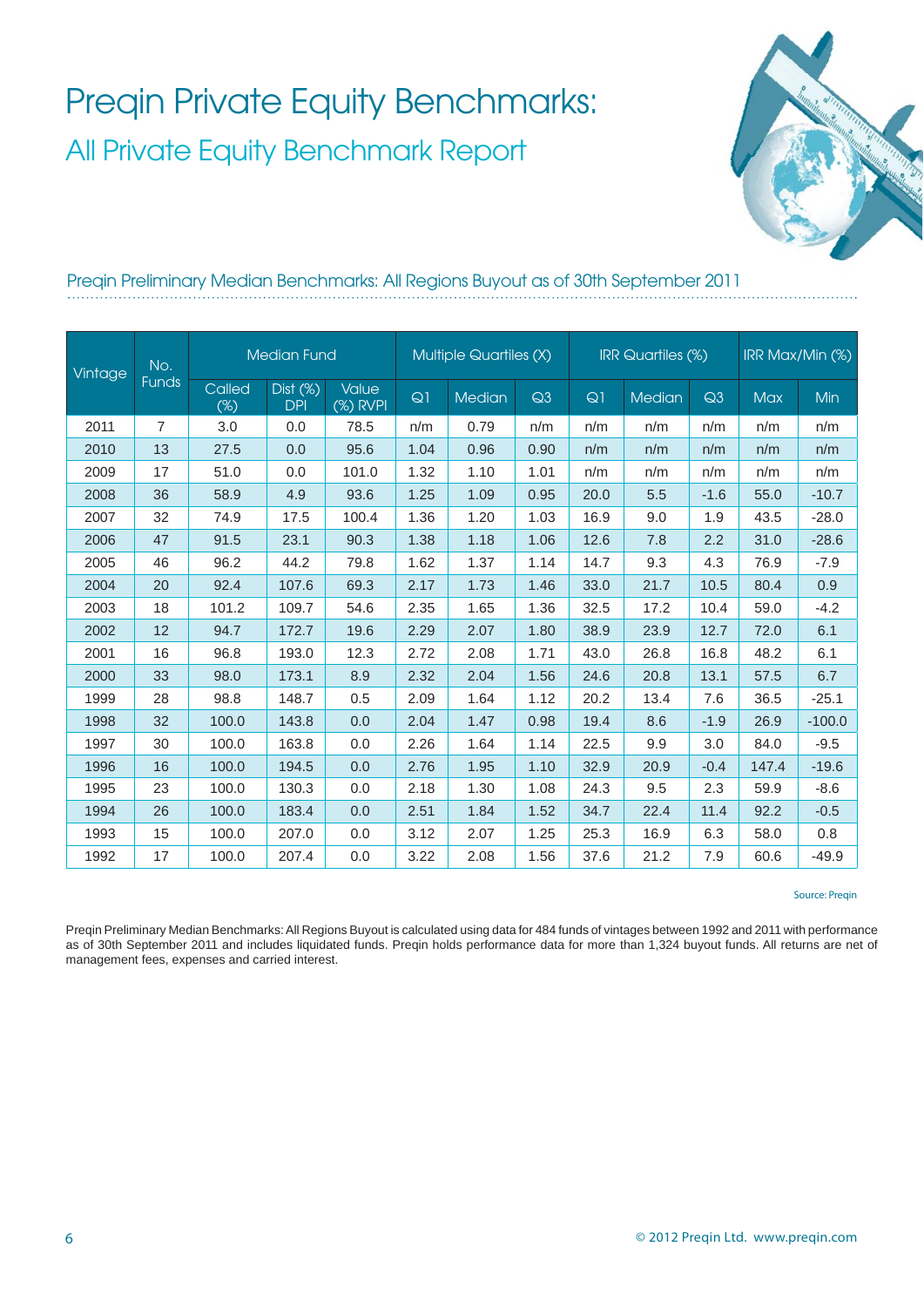



All Regions Buyout - Median Called, Distributed and Remaining Value as of 30th September 2011

Source: Pregin



#### All Regions Buyout - Median Net IRRs and Quartile Boundaries as of 30th September 2011

Source: Preqin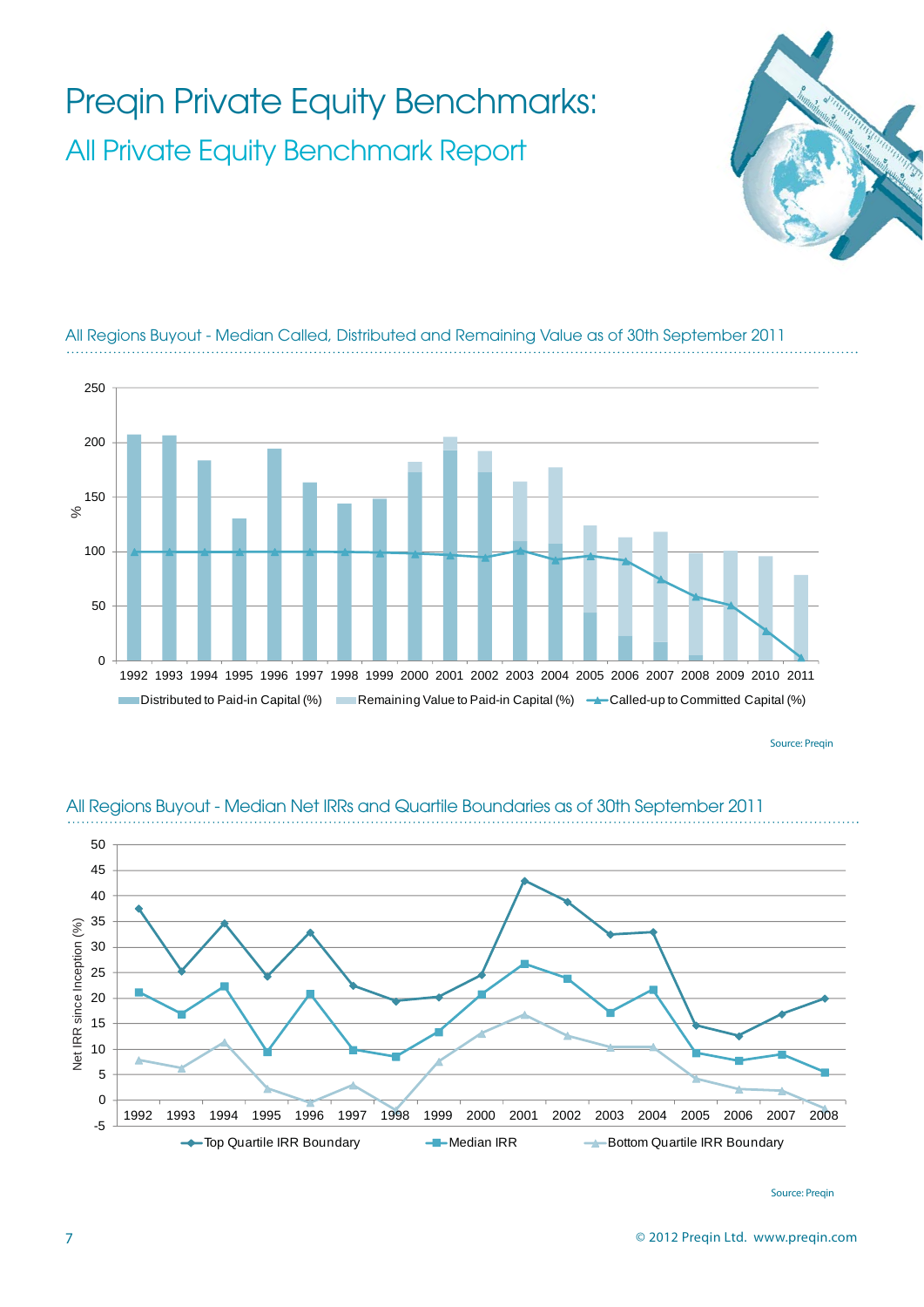

### Preqin Preliminary Median Benchmarks: All Regions Venture as of 30th September 2011

| Vintage | No.<br><b>Funds</b> | <b>Median Fund</b> |                           |                          | <b>Multiple Quartiles (X)</b> |               |      |      | <b>IRR</b> Quartiles (%) | IRR Max/Min (%) |            |         |
|---------|---------------------|--------------------|---------------------------|--------------------------|-------------------------------|---------------|------|------|--------------------------|-----------------|------------|---------|
|         |                     | Called<br>$(\%)$   | $Dist (\%)$<br><b>DPI</b> | <b>Value</b><br>(%) RVPI | Q1                            | <b>Median</b> | Q3   | Q1   | Median                   | Q3              | <b>Max</b> | Min     |
| 2011    | 5                   | 15.0               | 0.0                       | 70.0                     | n/m                           | 0.80          | n/m  | n/m  | n/m                      | n/m             | n/m        | n/m     |
| 2010    | $\overline{7}$      | 39.0               | 0.0                       | 106.1                    | n/m                           | 1.06          | n/m  | n/m  | n/m                      | n/m             | n/m        | n/m     |
| 2009    | 9                   | 42.4               | 1.1                       | 97.0                     | 1.13                          | 0.98          | 0.78 | n/m  | n/m                      | n/m             | n/m        | n/m     |
| 2008    | 16                  | 53.8               | 0.2                       | 94.0                     | 1.39                          | 1.18          | 0.94 | 21.0 | 12.7                     | $-5.1$          | 46.8       | $-13.7$ |
| 2007    | 22                  | 74.1               | 15.2                      | 99.5                     | 1.57                          | 1.23          | 0.97 | 18.6 | 9.4                      | 0.3             | 83.6       | $-16.3$ |
| 2006    | 20                  | 87.5               | 13.3                      | 85.2                     | 1.18                          | 1.02          | 0.82 | 8.6  | 1.3                      | $-8.2$          | 20.0       | $-25.1$ |
| 2005    | 18                  | 90.4               | 25.7                      | 75.7                     | 1.26                          | 1.02          | 0.77 | 6.8  | 2.1                      | $-6.2$          | 104.9      | $-20.5$ |
| 2004    | 18                  | 99.8               | 49.0                      | 57.6                     | 1.64                          | 1.02          | 0.86 | 13.9 | 4.9                      | $-2.0$          | 82.7       | $-24.3$ |
| 2003    | 10                  | 93.8               | 91.7                      | 49.6                     | 1.61                          | 1.23          | 1.08 | 14.2 | 10.8                     | 4.3             | 35.1       | $-0.7$  |
| 2002    | 14                  | 99.2               | 73.5                      | 29.4                     | 2.17                          | 1.25          | 0.47 | 23.5 | 6.7                      | $-7.0$          | 24.9       | $-47.2$ |
| 2001    | 19                  | 100.0              | 50.8                      | 25.0                     | 1.48                          | 0.95          | 0.54 | 8.5  | 0.5                      | $-8.9$          | 22.4       | $-16.9$ |
| 2000    | 31                  | 100.0              | 81.8                      | 28.0                     | 1.70                          | 1.21          | 0.61 | 11.0 | 4.0                      | $-1.0$          | 50.2       | $-40.0$ |
| 1999    | 22                  | 100.0              | 107.5                     | 0.0                      | 1.50                          | 1.08          | 0.39 | 9.8  | 3.3                      | $-15.6$         | 24.8       | $-33.7$ |
| 1998    | 25                  | 100.0              | 131.9                     | 0.0                      | 2.23                          | 1.33          | 0.72 | 21.5 | 10.7                     | $-6.7$          | 514.3      | $-46.1$ |
| 1997    | 38                  | 100.0              | 192.6                     | 0.0                      | 3.60                          | 1.99          | 1.28 | 77.5 | 32.2                     | 8.4             | 267.8      | $-20.8$ |
| 1996    | 21                  | 100.0              | 192.8                     | 0.0                      | 4.26                          | 1.96          | 1.43 | 75.6 | 24.7                     | 7.7             | 136.0      | $-33.3$ |
| 1995    | 26                  | 100.0              | 238.8                     | 0.0                      | 5.16                          | 2.38          | 1.52 | 84.9 | 27.3                     | 10.6            | 447.4      | $-19.9$ |
| 1994    | 25                  | 100.0              | 182.4                     | 0.0                      | 5.41                          | 1.82          | 0.89 | 54.8 | 27.1                     | 7.1             | 73.2       | $-22.0$ |
| 1993    | 35                  | 100.0              | 247.5                     | 0.0                      | 3.56                          | 2.48          | 1.04 | 52.0 | 31.7                     | 2.6             | 121.4      | $-14.8$ |
| 1992    | 28                  | 100.0              | 163.0                     | 0.0                      | 3.32                          | 1.63          | 1.16 | 36.1 | 18.2                     | 5.2             | 110.4      | $-20.1$ |

Source: Preqin

Preqin Preliminary Median Benchmarks: All Regions Venture is calculated using data for 409 funds of vintages between 1992 and 2011 with performance as of 30th September 2011 and includes liquidated funds. Preqin holds performance data for more than 1,603 venture funds. All returns are net of management fees, expenses and carried interest.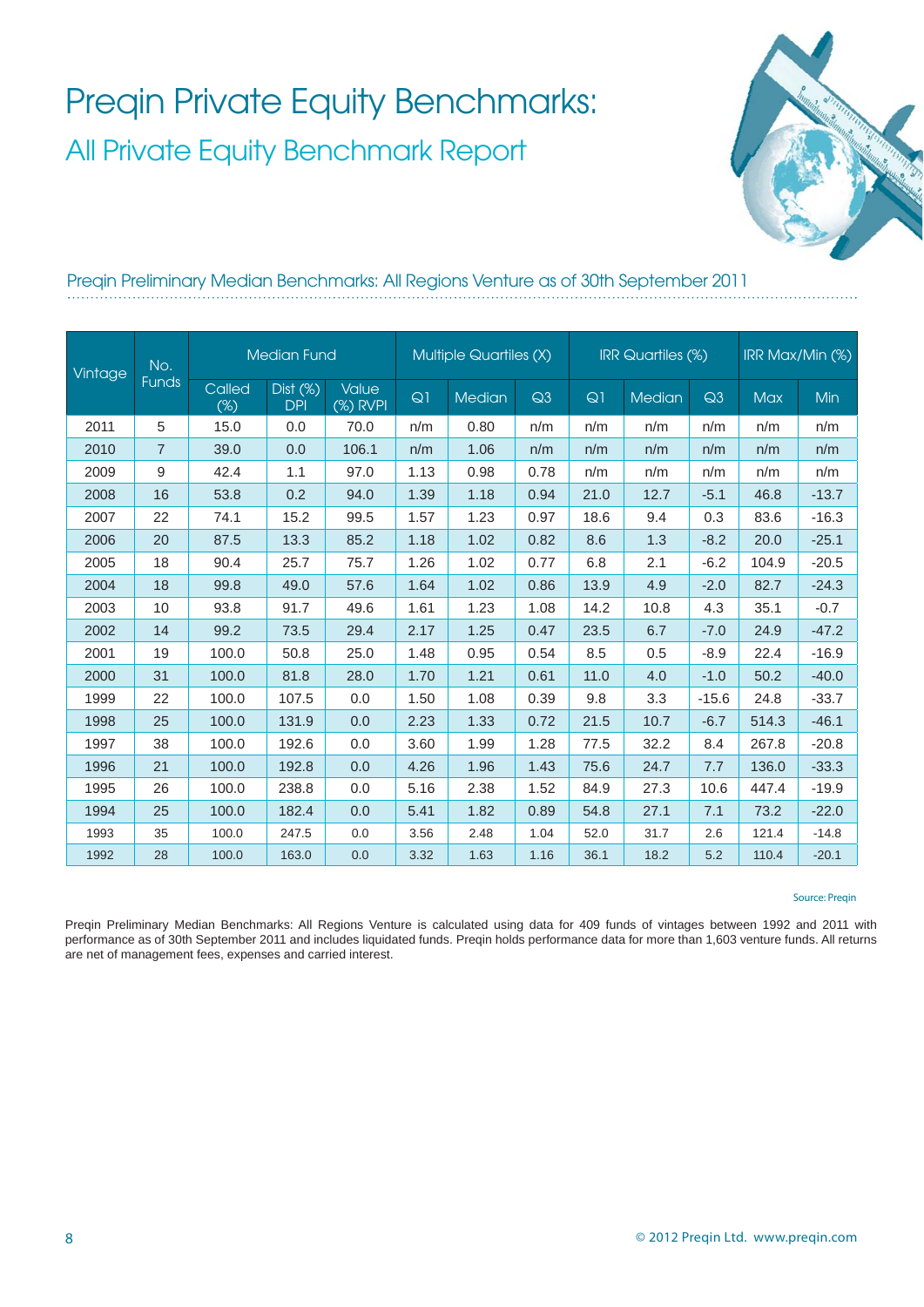



### All Regions Venture - Median Called, Distributed and Remaining Value as of 30th September 2011

Source: Pregin



#### All Regions Venture - Median Net IRRs and Quartile Boundaries as of 30th September 2011